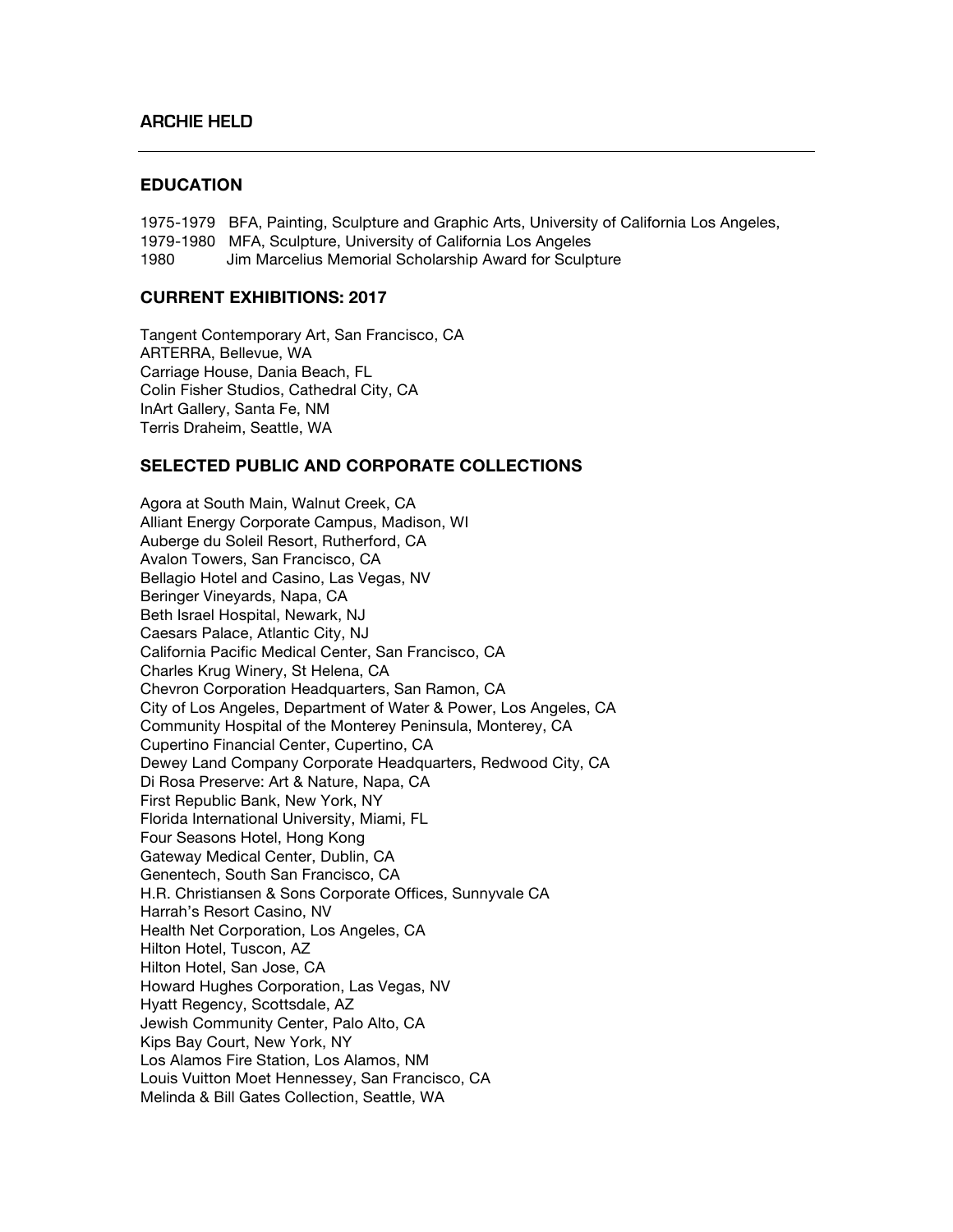Mercyhurst College, Erie, PA Merrill Gardens, Lafayette, CA Michael and Susan Dell Foundation, Austin, TX Mills College Natural Science Building, Oakland, CA Mills Peninsula Hospital, San Mateo, CA Mission Hospital, Mission Viejo, CA Mozart Development Company, Sunnyvale, CA Neiman Marcus Flagship Store, Dallas, TX Ninteen800, Cupertino, CA Orchard Hotel, San Francisco, CA Orchard Garden Hotel, San Francisco, CA Palo Alto Medical Foundation, Palo Alto, CA Palo Alto Veterans Administration, Palo Alto, CA Panasonic Corporation, Los Angeles, CA Playboy Mansion, Los Angeles, CA Price Waterhouse Corp., Washington, DC Richmond Civic Center Plaza, Richmond, CA Robert Mondavi Winery, Napa, CA Sacramento City Hall Plaza, Sacramento, CA Sacramento Metropolitan Arts Commission, Sacramento, CA Salesforce.com, Inc., San Francisco, CA San Antonio Marriott Riverwalk, San Antonio, TX San Francisco Tennis Club, San Francisco, CA San Mateo Public Library, San Mateo, CA SAP Technology, Palo Alto, CA Sky Tokyo Club, Tokyo, Japan Southwest Illinois College Campus, Belleville, IL St. Anthony's Hospital, Oklahoma City, OK St. Helena Hospital, St. Helena, CA St. Ignatius College Preparatory, San Francisco, CA Stanford Cancer Center, Palo Alto, CA Stanford University, Palo Alto, CA State of California, Department of Health Services, Richmond, CA T Mimarlik, Istanbul, Turkey The Crossing Condominiums, San Bruno, CA The Pac-12 Conference, San Francisco, CA The Village at Corte Madera, Dedication to Special Education, Corte Madera, CA Trinity Episcopal Church, San Mateo, CA University of Science & Arts of Oklahoma, Chickasha, OK Vichon Winery, Napa, CA W. W. Grainger World Headquarters, Chicago, IL

## **SELECTED EXHIBITIONS**

Stockholm Art Fair, Stockholm, Sweden 2007 Leif Holmer Gallery, Nassjo, Sweden 2006 Owensboro Museum of Fine Art, Owensboro, KY 2005 Di Rosa Preserve, Napa, CA 2003, 2004 Chiaroscuro Gallery, Scottsdale, AZ 2001, 2002 Triangle Gallery, San Francisco, CA 2001, 2002 Palm Springs International Art Exhibition 2001 SOFA New York, NY 2000-2011 SOFA Chicago, IL 1998-2004 La Quinta Sculpture Museum, La Quinta, CA 1997